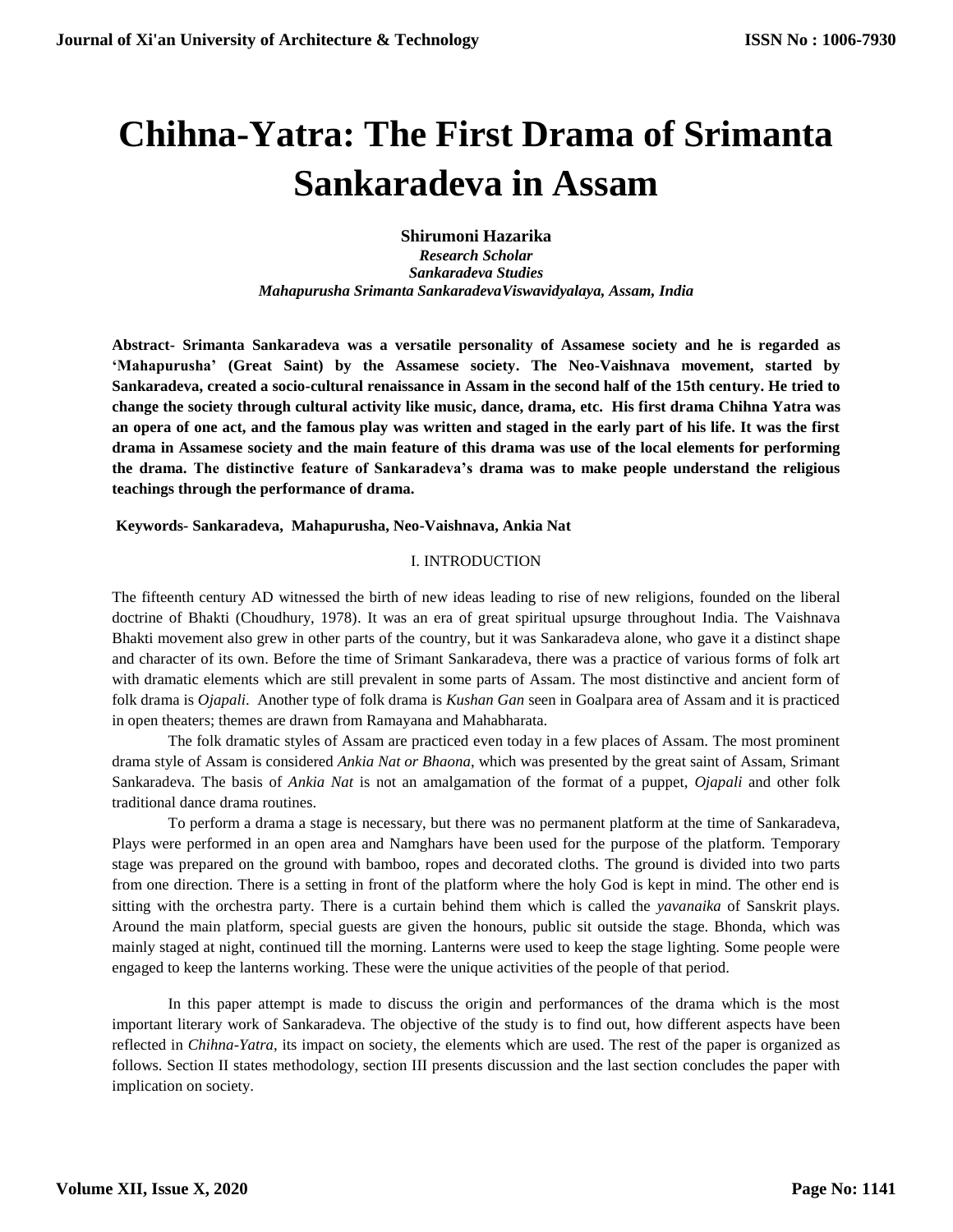## II. METHODOLOGY

The analytical and descriptive method is used in the study which is based on secondary data. The sources of secondary data are books, journals, webpages, and articles with the concerned subject. The hagiographies of Sankaradeva, Madhabdeva and other Viasnavite saints of Assam may be considered as the authentic source materials for the study of socio-cultural history of Assam.

#### III. DISCUSSION

In the year of 1468AD Sankaradeva, when he was only nineteen years old, staged a drama named '*Chihna-Yatra* (Borkakati, 2000). Though he was too young, but his profound knowledge and maturity had already drawn the attention of the learned section of the society. Even the village elders looked towards him for guidance both for social and spiritual matters. When his ideas were accepted by the people, Sankaradeva staged the drama '*Chihna-Yatra* to elaborate his religious philosophy*. Chihna*-*Yatra* was the story of lord Krishna. Sankaradeva had decided to stage this drama following the request of his followers and relatives. They had requested him to elaborate his philosophy of devotion to the one and only god, Vishnu or lord Krishna (Borkakati, 1995).

All the settings used in his drama were made by Sankaradeva himself. He also designed the costumes and masks worn by the actors. Through his weeklong theatre, Sankaradeva proved that he was one of the greatest ever performing artist (Borkakati, 1995). The entire music of the drama was composed by him. He also directed the dances. The audiences were surprised to see that during the course of the drama Sankaradeva performed so many things which were not possible for a single person. He was all in all in organizing the drama, sometimes he joined with the singers, sometimes he joined the dancers and sometimes he infused the drummers with enthusiasm by playing the drums himself. Sankaradeva was a master drummer, capable of playing as many as nine drums at a time (Borkakati, 1995). People were astonished by seeing his multi-faceted talent. Through this epic festival he tried to introduced life and teachings of lord Krishna among the common people. According to *katha-Guru-charit*, Sankaradeva himself acted in the role of the lord.

People were surprised to see Sankaradeva's multifaceted caliber and talent. Because it was not possible for a single person to master all aspects of art and culture like he did. By seeing his activities, people believed that Sankaradeva was the incarnation of god. With this believe many people became his disciple within a very short period. Mahedra Kandali who was the teacher of Sankaradeva also accepted him as his Guru after this epic festival. With this a new era began in Sankaradeva's life. About ten thousand people from different places of the entire middle Assam gathered at Bordowa to enjoy this great drama 'Chihna-Yatra' (Borkakati, 2000). This was an unbelievable large crowd in those days. The people who were present there seems that they have unanimously accepted Sankaradeva as their Guru. Taking drama as a medium for preaching of religion among the masses may be considered as a great innovation of Sankaradeva. Most probably he was the first person in the world who used drama for preaching of religion. He introduced for the first time the use of drop scene in the *'Chihna-Yatra*, and it is believed that this was used in Assam before it came to be used in Europe. He was compared with Shakespeare due to his dramatic talent. To perform a drama some musical instruments are required, like Khol ( a kind of Drumb) and Tal (cymbal), which were also prepared under the supervision of Sankaradeva. Another important feature of the drama was scroll painting which was a great contribution towards the Assamese culture. The main theme of the drama was depicted through painting and Sankaradeva himself prepared the seven Vaikunthas (seven heavens) on painting. The artistical and musical component of the drama was mask and Dhemali. Guru himself played the role of Sutradhara and from the sources it is known that the show was divided into seven parts, people enjoyed to see him at all the seven places simultaneously. It was very unique in its way, only because of Sankaradeva's active participation and involvement.

#### *Presentation Mode*

The mode of presentation in *Chihna-Yatra* was different from later plays of Srimanta Sankaradeva The innovative use of scroll painting was an important characteristic (Mahanta, 2007). This technique was followed by his successors in their drama in later period. The subject matter of the play was depicted on the scroll in this tradition which was started by Sankaradeva. It is mentioned that all the elements which was essential for a drama